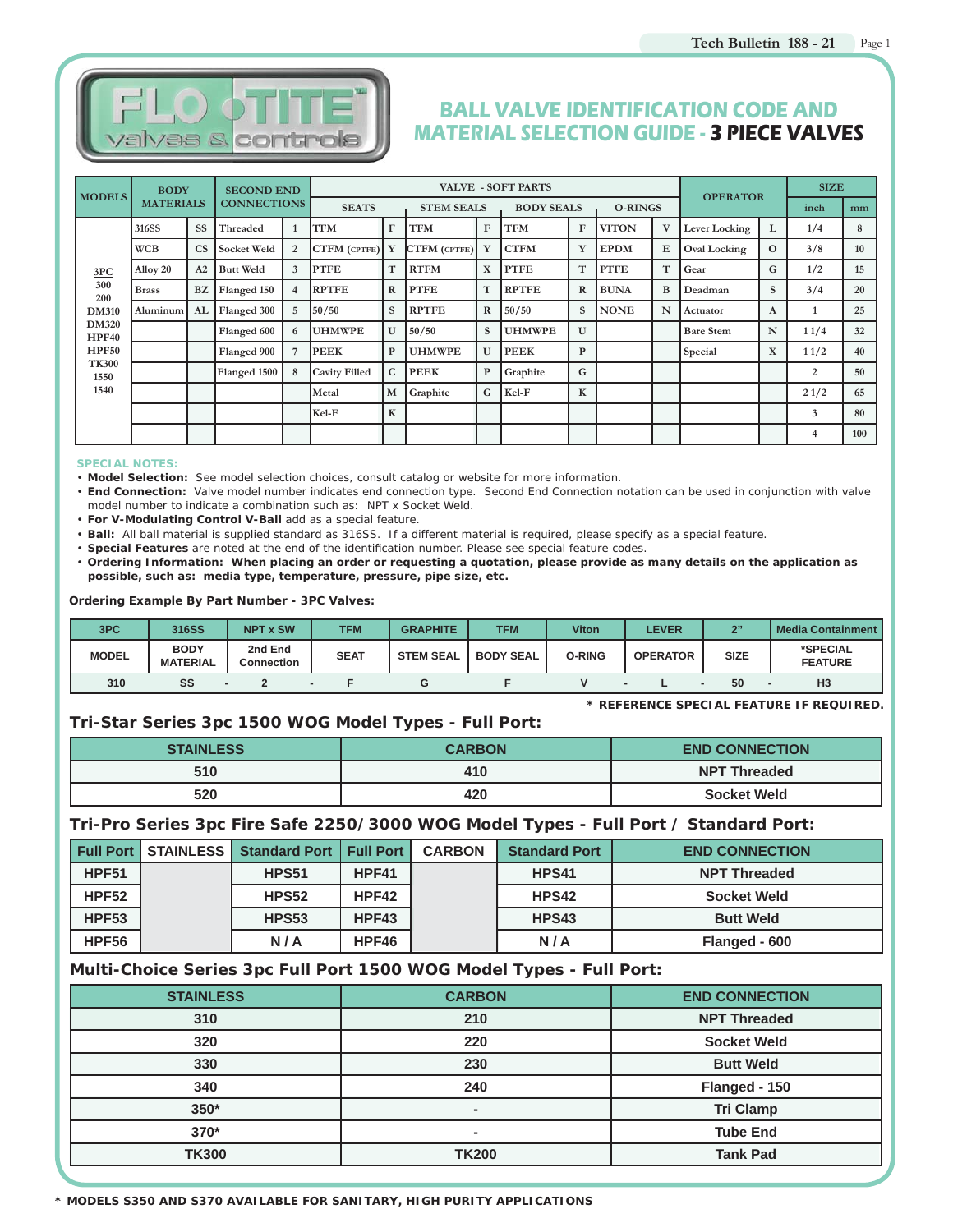

## **BALL VALVE IDENTIFICATION CODE AND MATERIAL SELECTION GUIDE - FLANGED VALVES**

| <b>MODELS</b>                          | <b>BODY</b>      |           |                      |              |                   |              | <b>VALVE - SOFT PARTS</b> |              |                |   | <b>OPERATOR</b>     |              | <b>SIZE</b> |     |
|----------------------------------------|------------------|-----------|----------------------|--------------|-------------------|--------------|---------------------------|--------------|----------------|---|---------------------|--------------|-------------|-----|
|                                        | <b>MATERIALS</b> |           | <b>SEATS</b>         |              | <b>STEM SEALS</b> |              | <b>BODY SEALS</b>         |              | <b>O-RINGS</b> |   |                     |              | inch        | mm  |
|                                        | 316SS            | SS        | <b>TFM</b>           | F            | <b>TFM</b>        | ${\bf F}$    | <b>TFM</b>                | F            | <b>VITON</b>   | V | Lever Locking       | L            | 1/2         | 15  |
| <b>Flanged End</b><br><b>Full Bore</b> | <b>WCB</b>       | <b>CS</b> | <b>CTFM</b>          | Y            | <b>CTFM</b>       | Y            | <b>CTFM</b>               | Y            | <b>EPDM</b>    | E | <b>Oval Locking</b> | $\mathbf{o}$ | 3/4         | 20  |
| F150                                   | Alloy 20         | A2        | <b>PTFE</b>          | T            | <b>RTFM</b>       | $\mathbf X$  | <b>PTFE</b>               | T            | <b>PTFE</b>    | T | Gear                | G            |             | 25  |
| F300<br>F600                           | Duplex           | <b>DP</b> | <b>RPTFE</b>         | $\mathbb{R}$ | <b>PTFE</b>       | T            | <b>RPTFE</b>              | $\mathbb{R}$ | <b>BUNA</b>    | B | Deadman             | S            | 11/4        | 32  |
|                                        |                  |           | 50/50                | S            | <b>RPTFE</b>      | $\mathbb{R}$ | 50/50                     | S            | <b>NONE</b>    | N | Actuator            | A            | 11/2        | 40  |
| <b>Flanged End</b>                     |                  |           | <b>UHMWPE</b>        | U            | 50/50             | S            | <b>UHMWPE</b>             | U            |                |   | <b>Bare Stem</b>    | N            | 2           | 50  |
| Standard                               |                  |           | <b>PEEK</b>          | $\mathbf{P}$ | <b>UHMWPE</b>     | U            | <b>PEEK</b>               | $\mathbf{P}$ |                |   | Special             | X            | 21/2        | 65  |
| <b>Bore</b><br><b>RF15</b>             |                  |           | <b>Cavity Filled</b> | $\mathbf C$  | <b>PEEK</b>       | P            | Graphite                  | G            |                |   |                     |              | 3           | 80  |
| <b>SF150</b><br><b>RF30</b>            |                  |           | Metal                | M            | Graphite          | G            | Kel-F                     | K            |                |   |                     |              | 4           | 100 |
| <b>SF300</b>                           |                  |           | Kel-F                | $\mathbf K$  |                   |              |                           |              |                |   |                     |              | 5           | 125 |
| <b>SF600</b>                           |                  |           |                      |              |                   |              |                           |              |                |   |                     |              | 6           | 150 |

#### **SPECIAL NOTES:**

- **Model Selection:** See model selection choices, consult catalog or website for more information.
- **End Connection:** Valve model number indicates end connection type. All conform to ANSI standards.
- **For V-Modulating Control V-Ball:** add as a special feature.
- **Ball:** All ball material is supplied standard to 316SS. If a different material is required, please specify as a special feature.
- **Special Features:** are noted at the end of the identification number, please see special feature code.

• **Ordering Information: When placing an order or requesting a quotation, please provide as many details on the application as possible such as: media type, temperature, pressure, pipe size, etc.**

#### **Ordering Example By Part Number - Flanged Ball Valves:**

| <b>FLANGED FULL</b> | 316SS                          | <b>TFM</b>  | <b>GRAPHITE</b>  | <b>TFM</b>       | <b>Viton</b>   | <b>LEVER</b>    | 2"          | 3/8" GAUGE TAPS                          |
|---------------------|--------------------------------|-------------|------------------|------------------|----------------|-----------------|-------------|------------------------------------------|
| <b>MODEL</b>        | <b>BODY</b><br><b>MATERIAL</b> | <b>SEAT</b> | <b>STEM SEAL</b> | <b>BODY SEAL</b> | <b>O-RINGS</b> | <b>OPERATOR</b> | <b>SIZE</b> | *SPECIAL<br><b>FEATURE</b>               |
| F <sub>150</sub>    | SS                             |             |                  |                  |                | $\sim$          | 50          | G1                                       |
|                     |                                |             |                  |                  |                |                 |             | * REFERENCE SPECIAL FEATURE IF REQUIRED. |

#### **Available Types / Models:**

| <b>MODEL</b>     | <b>VALVE BORE</b>    | <b>PRESSURE</b> | <b>BODY DESIGN</b> |
|------------------|----------------------|-----------------|--------------------|
| F <sub>150</sub> | <b>FULL PORT</b>     | <b>150 ANSI</b> | 2PC                |
| <b>SF150</b>     | <b>STANDARD PORT</b> | <b>150 ANSI</b> | 1PC                |
| <b>RF15</b>      | <b>STANDARD PORT</b> | <b>150 ANSI</b> | 2PC                |
| F300             | <b>FULL PORT</b>     | <b>300 ANSI</b> | 2PC                |
| <b>SF300</b>     | <b>STANDARD PORT</b> | <b>300 ANSI</b> | 1 PC               |
| <b>RF30</b>      | <b>STANDARD PORT</b> | <b>300 ANSI</b> | 1 PC               |
| F600             | <b>FULL PORT</b>     | <b>600 ANSI</b> | 2PC                |



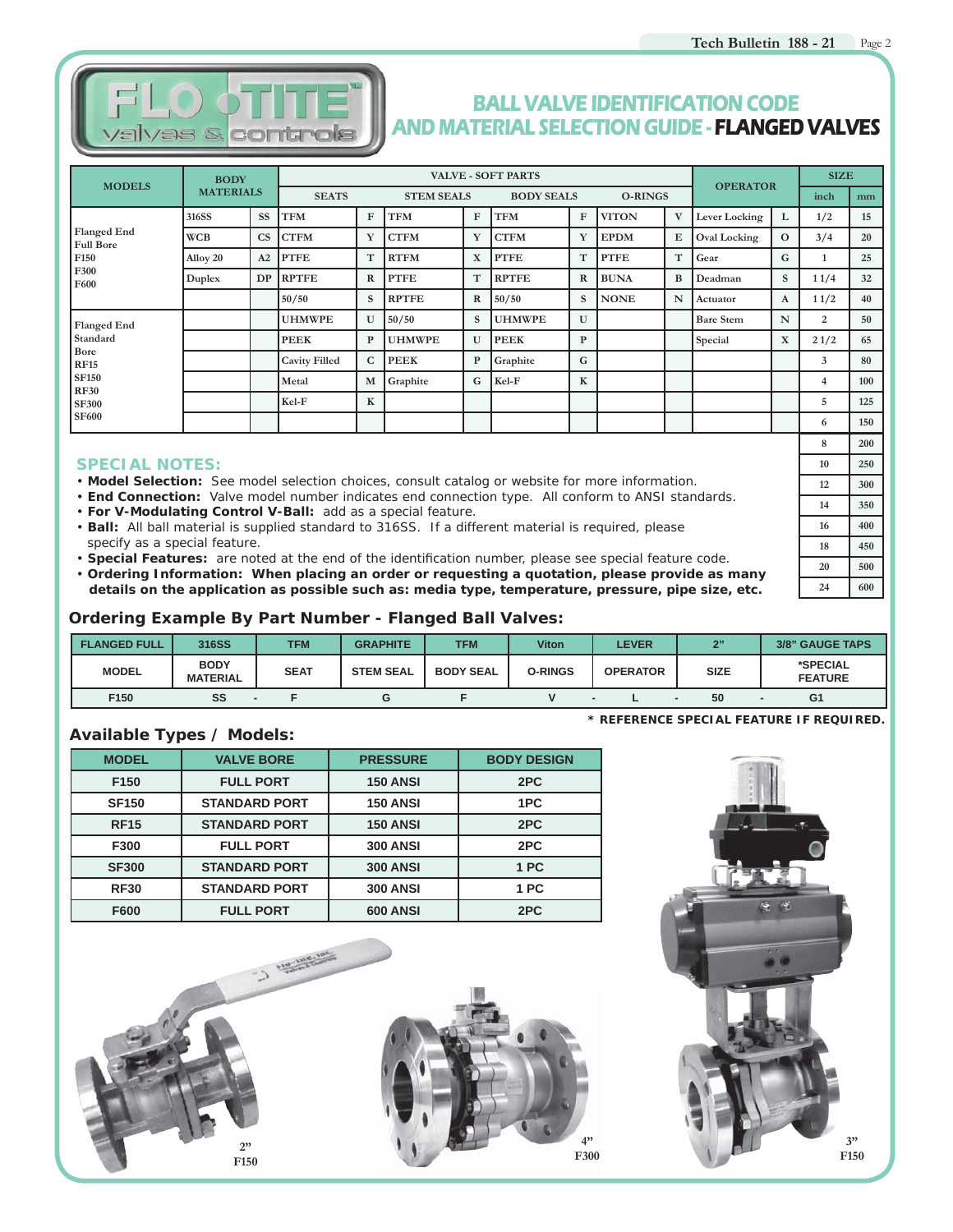

## **BALL VALVE IDENTIFICATION CODE AND MATERIAL SELECTION GUIDE - MULTI-PORT VALVES**

|                                      | <b>BODY</b><br><b>MODELS</b><br><b>MATERIALS</b> |                | <b>BALL TYPES</b>    |    |                      |                   | <b>VALVE - SOFT PARTS</b> |              |                    |              | <b>OPERATOR</b>  |   | <b>SIZE</b>    |                |
|--------------------------------------|--------------------------------------------------|----------------|----------------------|----|----------------------|-------------------|---------------------------|--------------|--------------------|--------------|------------------|---|----------------|----------------|
|                                      |                                                  |                |                      |    | <b>SEATS</b>         | <b>STEM SEALS</b> |                           |              | <b>BODY SEALS</b>  |              |                  |   | inch           | m <sub>m</sub> |
| <b>NPT</b>                           | 316SS                                            | SS             | <b>DIVERTER BALL</b> |    | <b>TFM</b>           | F.                | <b>TFM</b>                | F            | <b>TFM</b>         | F            | Lever            |   | 1/4            | 8              |
| <b>MPT100</b>                        | <b>WCB</b>                                       | $\csc$         | <b>T-BALL</b>        |    | <b>CTFM</b>          | Y                 | <b>CTFM</b>               | Y            | <b>RTFM</b>        | $\mathsf{x}$ | Locking          | ┖ | 3/8            | 10             |
| MPT365-355                           | ALLOY 20                                         | A <sub>2</sub> | <b>DOUBLE-L</b>      | LL | <b>RTFM</b>          | <b>X</b>          | <b>RTFM</b>               | X            | <b>PTFE</b>        | т            | Oval             |   | 1/2            | 15             |
| <b>TRI-CLAMP</b><br><b>MPC100</b>    | <b>Bronze</b>                                    | <b>BZ</b>      |                      |    | <b>PTFE</b>          | T.                | <b>PTFE</b>               | т            | <b>RPTFE</b>       | $\mathsf{R}$ | Locking          | O | 3/4            | 20             |
|                                      |                                                  |                |                      |    | <b>RPTFE</b>         | $\mathsf{R}$      | <b>RPTFE</b>              | $\mathsf{R}$ | 50/50              | s            | Gear             | G | 1              | 25             |
| <b>NPT FULL</b><br>MPT <sub>15</sub> |                                                  |                |                      |    | 50/50                | $\mathbf{s}$      | 50/50                     | S            | <b>UHMWPE</b>      | U            | Deadman          | s | 11/4           | 32             |
| <b>CLAMP FULL</b>                    |                                                  |                |                      |    | <b>UHMWPE</b>        | U                 | <b>UHMWPE</b>             | U            | <b>PEEK</b>        | P            | Actuator         | A | 11/2           | 40             |
| MPC15                                |                                                  |                |                      |    | <b>PEEK</b>          | P.                | <b>PEEK</b>               | P            | <b>GRAPHITE/SS</b> | G            | <b>Bare Stem</b> | N | $\overline{2}$ | 50             |
| <b>FLANGED FULL</b>                  |                                                  |                |                      |    | <b>METAL</b>         | M                 | <b>GRAPHITE</b>           | G            | <b>KEL-F</b>       | K            | Special          | X | 21/2           | 65             |
| <b>MPF 15</b><br><b>MPF 30</b>       |                                                  |                |                      |    | <b>CAVITY FILLED</b> | C.                |                           |              |                    |              |                  |   | 3              | 80             |
| <b>MPS15</b>                         |                                                  |                |                      |    | <b>KEL-F</b>         | K                 |                           |              |                    |              |                  |   | 4              | 100            |
|                                      |                                                  |                |                      |    |                      |                   |                           |              |                    |              |                  |   | 5              | 125            |

#### **SPECIAL NOTES:**

• **Model Selection:** See model selection choices, consult catalog or website for more information.

• **End Connection:** Valve model number indicates end connection types.

• **Ball:** All ball material is supplied standard to 316SS. If a different material is required, please specify as a special feature.

- **Special Features:** are noted at the end of the identification number. Please see special feature code. • **Ordering Information: When placing an order or requesting a quotation, please provide as many**
- **details on the application as possible such as: media type, temperature, pressure, pipe size, etc.**
- Flow Patterns: To indicate flow patterns, see Tech Bulletins: 19, 96, 98, 100, 102 & 105. When selected, indicate as a special feature.

### **Ordering Example By Part Number - Multi-Port Ball Valves:**

| <b>Tri-Clamp</b> | 316SS                          | <b>DIVERTER</b>  | TFM         | <b>GRAPHITE</b>  | TFM              | <b>LEVER</b>    | 211         | 180° Stop                  |
|------------------|--------------------------------|------------------|-------------|------------------|------------------|-----------------|-------------|----------------------------|
| <b>MODEL</b>     | <b>BODY</b><br><b>MATERIAL</b> | <b>BALL TYPE</b> | <b>SEAT</b> | <b>STEM SEAL</b> | <b>BODY SEAL</b> | <b>OPERATOR</b> | <b>SIZE</b> | *SPECIAL<br><b>FEATURE</b> |
| <b>MPC100</b>    | SS                             |                  |             |                  |                  |                 | 50          |                            |

**\* REFERENCE SPECIAL FEATURE IF REQUIRED.**

### **Available Types / Models:**

| <b>MODEL</b>                 | <b>END CONNECTION</b>          | <b>PRESSURE</b> | <b>SIZES</b> | <b>BODY MATERIAL</b>    |
|------------------------------|--------------------------------|-----------------|--------------|-------------------------|
| <b>MPT100</b>                | <b>NPT</b>                     | <b>1000 WOG</b> | $1/4" - 2"$  | 316SS                   |
| MPT355/365                   | <b>NPT</b>                     | <b>400 WOG</b>  | $1/4" - 3"$  | <b>BRASS</b>            |
| MPT30                        | <b>NPT</b>                     | <b>300 ANSI</b> | $3/4" - 12"$ | <b>CARBON/STAINLESS</b> |
| <b>MPC100</b>                | <b>TRI CLAMP</b>               | <b>800 WOG</b>  | $1/4" - 2"$  | <b>STAINLESS</b>        |
| MPF <sub>15</sub>            | <b>FLANGED</b>                 | <b>150 ANSI</b> | $3/4" - 12"$ | <b>CARBON/STAINLESS</b> |
| MPF30                        | <b>FLANGED</b>                 | <b>300 ANSI</b> | $3/4" - 12"$ | <b>CARBON/STAINLESS</b> |
| <b>TRI-PRO 3PC</b><br>3W-HPF | <b>NPT/FLG</b><br><b>SW/BW</b> | <b>1500 WOG</b> | $1/4" - 4"$  | <b>CARBON/STAINLESS</b> |



> **8" MPF15**

**6 150**